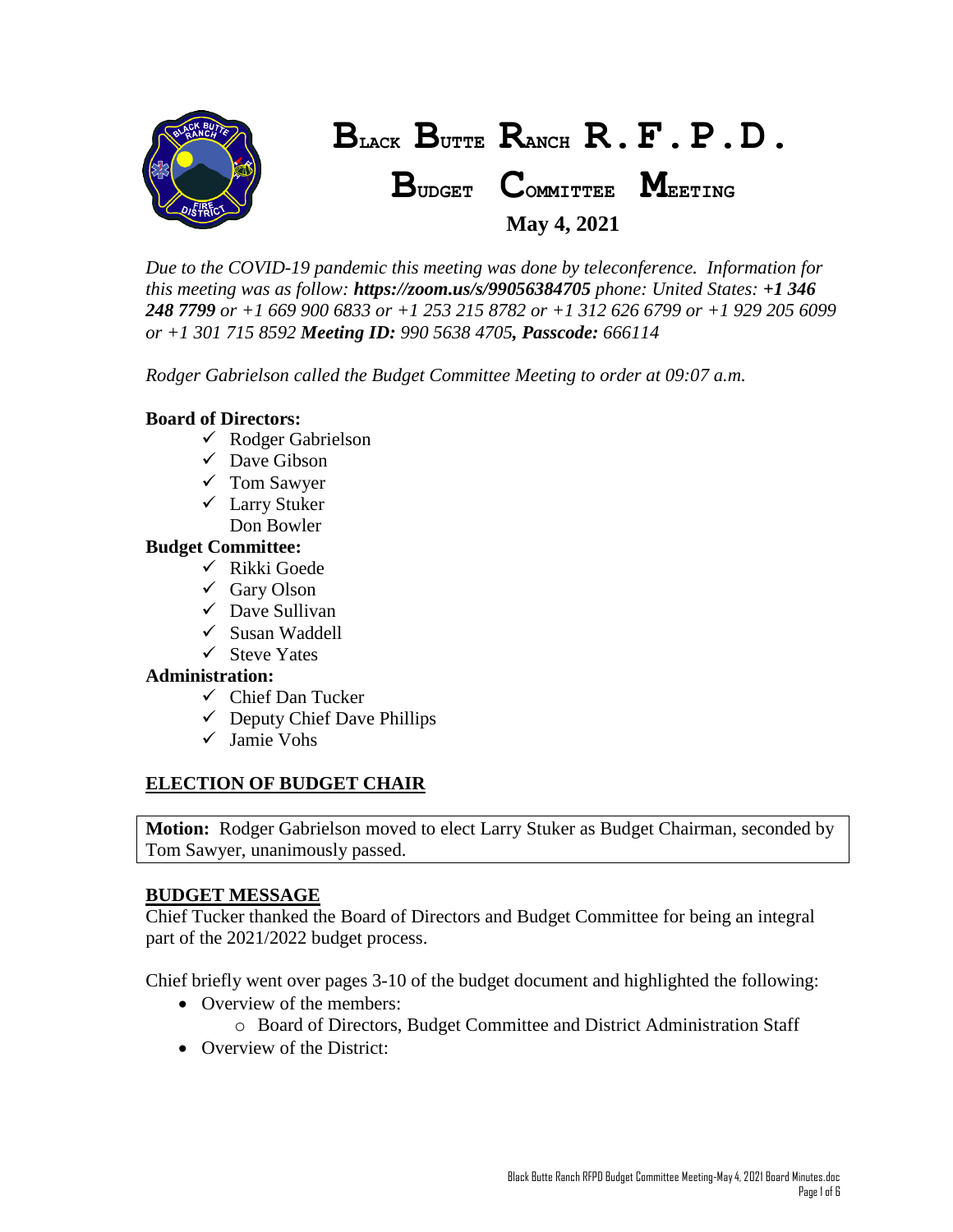- o Black Butte Ranch RFPD (the District) operates under Oregon Revised Statues Chapter 478. The board employs the Fire Chief to manage the dayto-day operations of the District.
- o The District provides firefighting, emergency medical services to the 3 square mile area of BBR.
- $\circ$  Apparatus of the District consist of: (1) Class A Engine, (1) 75' Ladder Truck, (1) Heavy Brush Engine, (1) Light Brush, (2) ALS Ambulances, (2) Command Vehicles and (2) Utility Vehicles.
- Overview of the organizational chart:
	- o Residents of BBR RFPD, Board of Directors, Fire Chief, Administratiave Assistant, Deputy Chief, Line Staff
- Overview of the mission and vision of BBR RFPD:
	- o Mission statement
	- o Values: Being professional, competent, respectful, compassionate and having integrity
- Overview of populations and demographics:
	- o BBR has a permanent population of about 300 residents and a destination population that can reach as high as 5000 during peak summer months.
	- o BBR RFPD is a small department in Deschutes County along Hwy 20.
	- o Driving times from an incident to the nearest hospital can be more than 40 minutes in the winter months.
- Overview of service area:
	- o Map provided of service area identifying the Fire District (in red) and ASA (in blue).
- Overview of policies and procedures:
	- o The District operates under three policy manuals.
	- o This past year many policies were created due to COVID-19.
- Overview of training:
	- o The Districts Fire and EMS training is made possible through a mutual interagency coordination agreement with Cloverdale RFPD and Sisters-Camp Sherman Fire District called Northwest Fire Training. The training is scheduled through Target Solutions software.

Chief Tucker gave an overview of the 2021/2022 budget message. Highlights of the budget message:

- The District has limited growth due to the demographics (destination resort community), and few remaining non-developed lots.
- Many of the association owned commercial buildings were removed from the property tax schedule during the FY 2017/18, reducing the District's revenue by about \$22,000 per year.
- Where several fire districts within Deschutes County experienced a combined average growth rate of approximately 4.83% this past year, Black Butte Ranch RFPD only experienced 2.08%, and has averaged only 2.70% per year over the last five years. The proposed budget reflects a conservative 2.70% increase in growth.
- Chief Tucker was very concerned with the direction of the RMV on the graph on page 11. He, along with Don Bowler met with the County Assessor and determined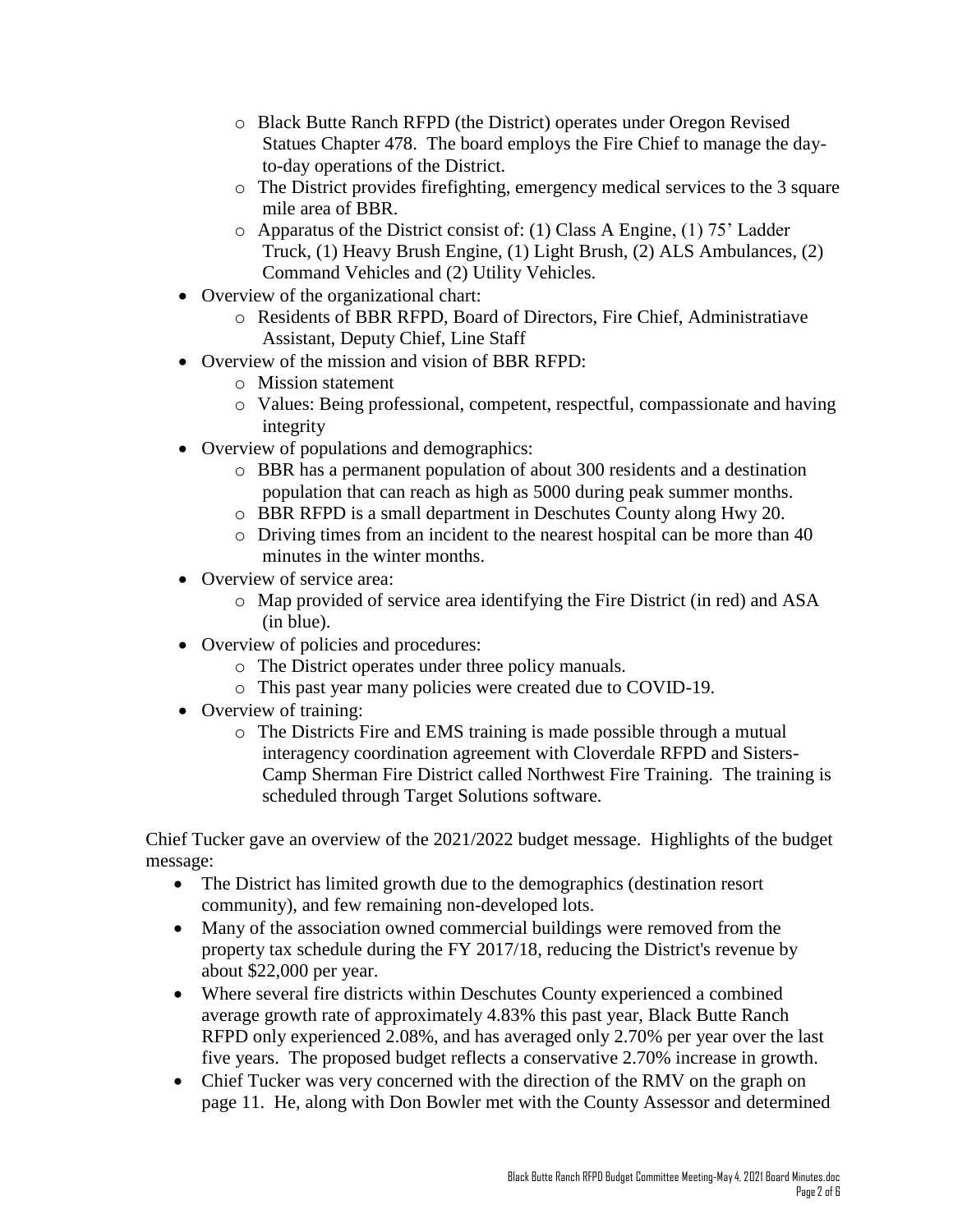the uptick of that line will take place in the next year or two. There seems to be a lag in the RMV.

- The District imposed only \$1.56/\$1000 of assessed value but could impose up to \$1.76/\$1000 based on the local option levy. The rate of \$1.56/\$1000 is the same rate that has been imposed over the previous ten years.
- The graph on page  $12 2019/2020$  to 2020/2021 Assessed Value Change Compared shows local fire districts and their rate of change. Chief Tucker pointed out Redmond Fire at 6.70%, Sisters-Camp Sherman Fire at 4.51% and Black Butte Ranch RFPD at 2.08%.
- Personnel Services account for 28.85% of the total budget at \$1,616,251 which represents a pure wage and benefits change of 5.02% increase over last year's budget for personnel. This change is due to new PERS rates for the next biennium as well as recent benefits changes resulting from contract negotiations.
	- o The District is fully staffed with 6 career line staff personnel, 3 administrative personnel, approximately 6 to 10 resident volunteers. During the busy time, the District anticipates utilizing seasonal employees to augment staffing, and has planned for "temporary employees" in the event they are needed.
	- o Salary and benefits follow contractual obligations with bargaining unit employees and compare to similar departments within Central Oregon. The current Collective Bargaining Unit contract was for five years ending June 30, 2020. Due to the current COVID-19 pandemic, the District and the Bargaining Unit agreed to extend the current contract one year ending June 30, 2021. Bargaining for a new contract was completed in April 2021 and as a result, there will be a Cost of Living Adjustment (COLA) for fiscal year 2021/22 of 1.3%. (COLA for the CBU contract follows Social Security COLA with a minimum of 1% and a maximum of 3%. It was also agreed to that the district would provide \$100 per month towards an HRA-VEBA starting January 2022). The Board also decided to provide HRA-VEBA benefits to administrative personnel. Some employees will also receive step increases consistent with the approved salary schedules.
	- o Medical insurance is provided to employees by the District via the Oregon Teamster Employers Trust. Insurance rates are open to change each January, affecting the District for the remaining six months of the fiscal year and the first six months of the following budget. Since medical insurance can be volatile, the District conservatively plan a 15% increase each year.
	- o The District participates in the PERS retirement system, where rate changes are biennial. The next expected rate change will take place in FY-2021/22 through FY-2022/23. As a result of some previous cost-cutting law changes that were implemented in 2013 being ruled unconstitutional by the Oregon Supreme Court on 4/30/2015, our District, like many public agencies, will continue to see increasing rates for the foreseeable future. In FY-2019/20, the District participated in the PERS "Employer Incentive Fund" program to take advantage of a matching funds opportunity provided by Oregon Senate Bill 1566. This program has reduced our rates, across the board, by 3.09%.
- Materials and Services account for 7.19% of the budget at \$402,831 with Capital Outlay accounting for 0.76% at \$42,680. The budget reflects a change (3.34%) for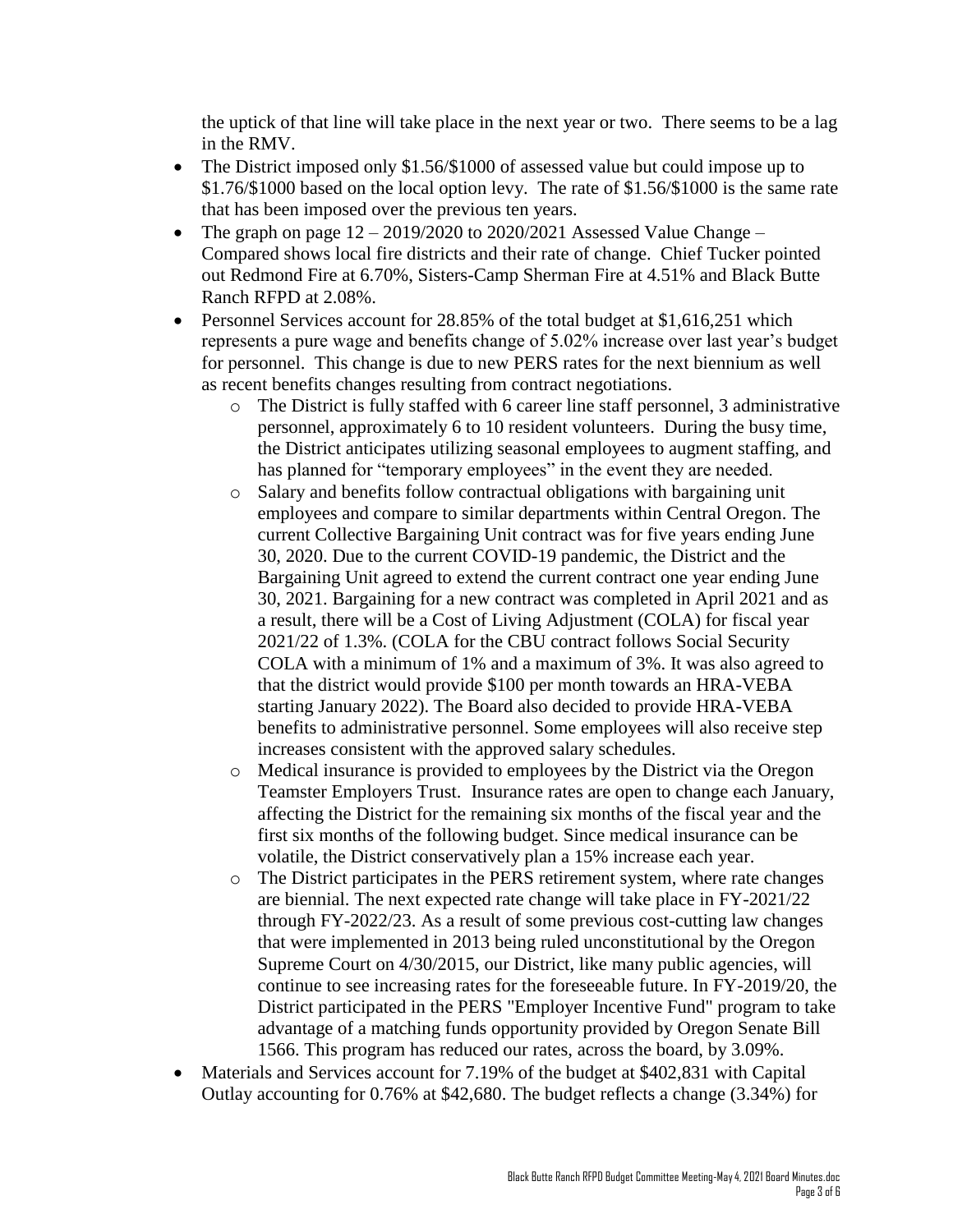Materials and Services over the previous budget year, while Capital Outlay will decrease from a budgeted \$76,347 in 2020/21 to \$42,680 for 2021/22. Overall, the proposed Materials & Services and Capital Outlay combined are 4.43% lower than the previous fiscal year. Once again, due to uncertainty in the economy, the District is simply attempting to maintain operations "as is" for the next year.

- To avoid borrowing money between July and November, when tax revenue becomes available, the Board of Directors has adopted a policy to carry over an "Unappropriated Funds" balance to provide a minimum of 5 months of operating expenses.
- Chief Tucker plans 15 years out to make sure funds are available that far out.
- Transfers to Reserve Funds will be the following:
	- o Vehicle and Equipment Fund \$100,000
	- o Technology Fund \$0
	- o Building and Grounds Fund \$0
- Significant budget items that are being assumed are as follow:
	- o Retrofitting of the departments current SCBA air bottles so they are compatible with mutual aid neighbors.
	- o Workers Compensation Insurance rates continue to be higher due to previous unavoidable injury claims.
	- o The planning of the potential use of temporary employee(s) should the need arise.
	- o The planning of seasonal employees.
	- o The planning of increased PERS rates for all categories under OPSRP.
	- o Increase of fuel due to current market conditions.
	- o The need to plan for subscription based platforms.
- Total resources for the District have exceeded the budgeted amounts by 3.7% as of March 31, 2020, due to higher than predicted "previous taxes" being paid, and better than expected carryover from the previous year as a result of conservative budgeting through long-range projections.
- The proposed operating budget for fiscal year 2021/22 is \$5,601,287. The proposed budget includes a 2.70% increase in taxable assessed value and assumes a 93% collection rate.
	- o The Personnel Services category includes step increases for all eligible permanent employees and a 1.3% percent Cost of Living Adjustment (COLA).
	- o Insurance rates did not increase in the last half of the 2020/21.
	- o PERS employer/employee rates have increased as anticipated and SB-1049 has placed requirements for districts to pay the employer share of employees PERS that have retired from PERS and are working back which, if not made permanent, is expected to sunset December 31st, 2024. The district currently has four employees who are under this workback rule.
	- o The permanent tax rate for the District is \$1.4677 per thousand of taxable assessed values, and the five-year operating levy will be imposed at \$1.56 per thousand of taxable assessed values which will result in no rate change for 12 straight years.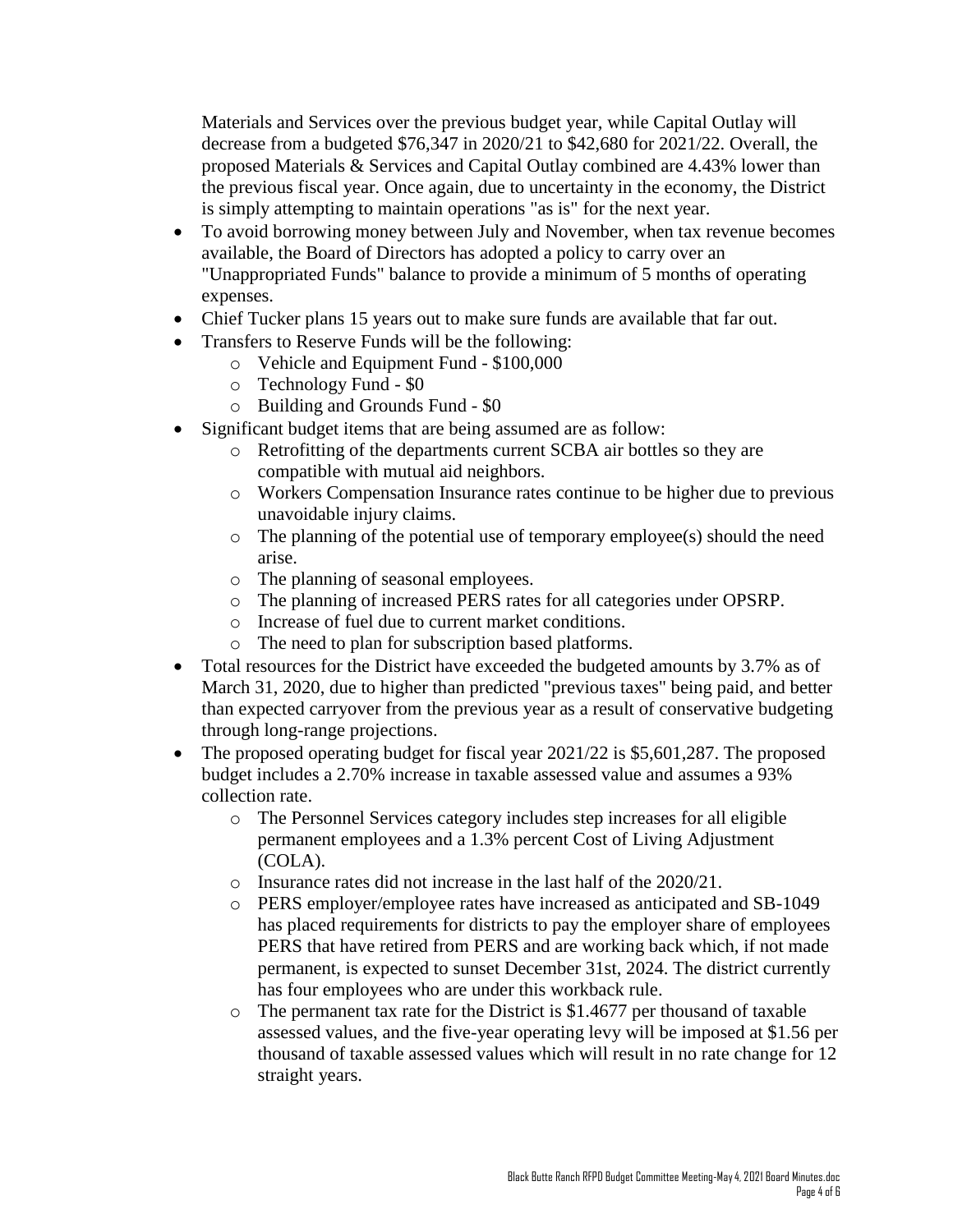- o Because the economic climate in the US and Deschutes County remains uncertain as the COVID-19 pandemic continues, the District will remain vigilant regarding projections. Budgeted employee costs, materials & services, transfers, and capital expenditures combined are up 3.12% overall and within planned 15 year forecasted amounts. The District will continue to take a conservative approach to the budget to try to ensure that the quality of service and long term stability of the organization sustains.
- Larry inquired if there were any questions regarding the budget message. The following questions were asked and answered:
	- o Why does the District own GM13 and what is the plan with it?
	- o What is the retiree employer rate contribution used for?
	- o Is the budget amount of \$40,000 for upgrades to GM13 enough?

# **REVIEW BUDGET – Budget Chairman**

### **1. Resources**

Larry inquired if there were any questions regarding Resources. No questions were asked.

## **2. Requirements**

## o **Personnel Services**

Larry inquired if there were any questions regarding Personnel Services. No questions were asked.

## o **Materials & Services**

Larry inquired if there were any questions regarding Materials and Services. The following questions were asked:

- o What accounts for the increase to Station Repairs & Maintenance?
- o What does the scholarship program consist of?

### o **Capital Outlay**

Larry inquired if there were any questions regarding Capital Outlay. The following question was asked:

o Why the planning of \$15,000 for unforeseen capital needs?

### o **Transfers to Other Funds**

The following fund transfers will take place:

- o **Vehicle Replacement Fund**
	- Budget transfer to this fund \$100,000
- o **Building & Grounds Fund**
	- No transfer will be made to this fund as it has reached maturity.
- o **Technology & Communications Fund**
	- No transfer will be made to this fund as it has reached maturity.

### **PUBLIC COMMENT**

Jamie announced that no public comments were scheduled or submitted to the District.